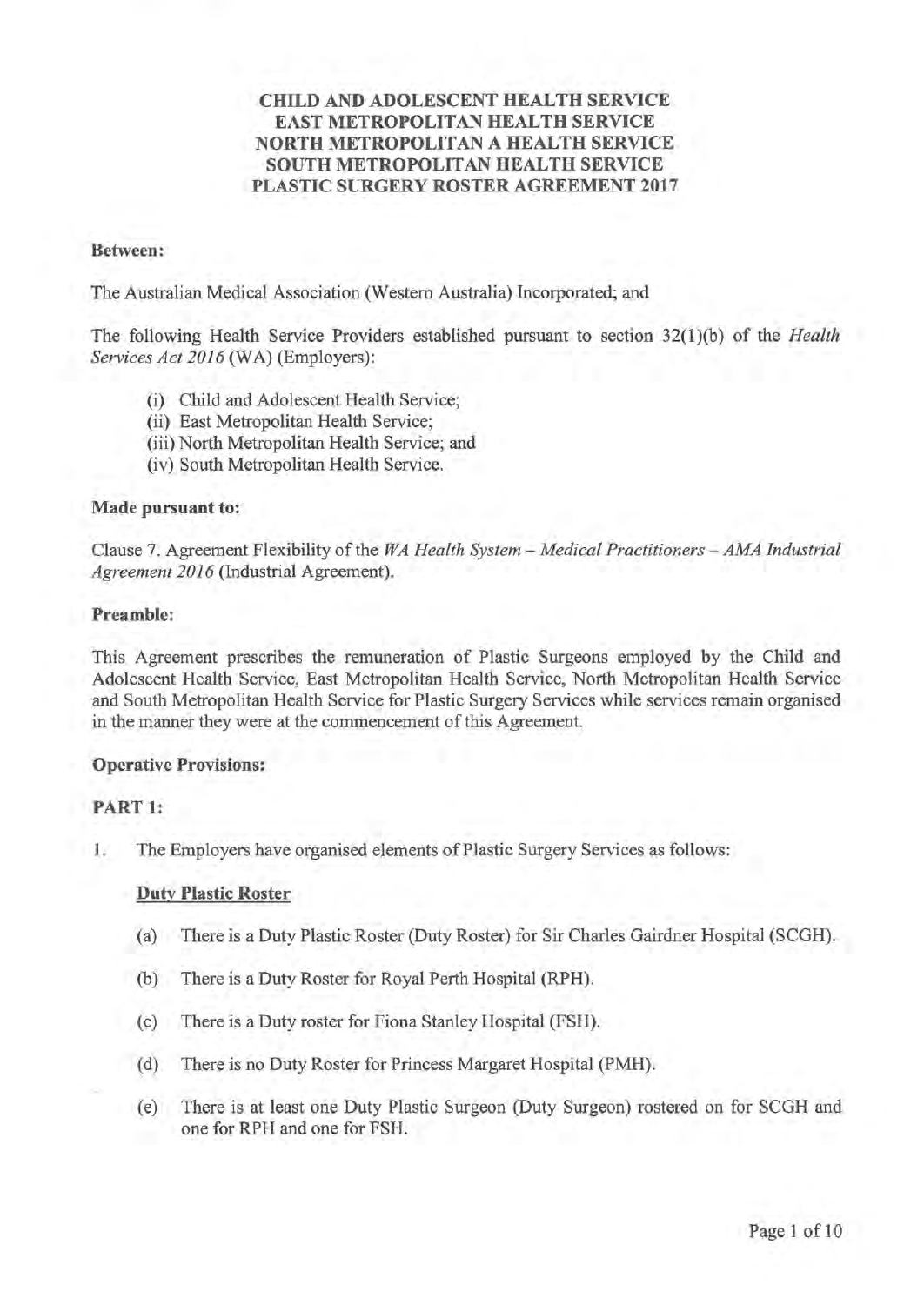(f) The Duty Rosters, on days other than Public Holidays are:

| Duty Shift | Shift     | Start   | Shift     | End     |
|------------|-----------|---------|-----------|---------|
|            | Monday    | 8:00 AM | Monday    | 6:00 PM |
|            | Tuesday   | 8:00 AM | Tuesday   | 6:00 PM |
|            | Wednesday | 8:00 AM | Wednesday | 6:00 PM |
|            | Thursday  | 8:00 AM | Thursday  | 6:00 PM |
|            | Friday    | 8:00 AM | Friday    | 6:00 PM |

(g) The Duty Rosters do not operate on weekends or Public Holidays.

# **On Call Plastic Roster**

- (h) There is one On Call Plastic Surgery Roster (On Call Roster) for SCGH (SCGH On Call Roster).
- (i) There is one On Call Roster for RPH (RPH On Call Roster).
- (j) There is one On Call Roster for FSH (FSH On Call Roster).
- (k) There is one On Call Roster for PMH (PMH On Call Roster).
- (I) There is at least one On Call Plastic Surgeon (On Call Surgeon) rostered on call for SCGH and one for RPH and one for FSH and one for PMH.
- (m) Additional Surgeons are rostered On Call for SCGH and for RPH where the workload requires.

| Shift Number | Shift     | Start   | Shift     | End     |
|--------------|-----------|---------|-----------|---------|
|              | Monday    | 6:00 PM | Tuesday   | 8:00 AM |
|              | Tuesday   | 6:00 PM | Wednesday | 8:00 AM |
| 3            | Wednesday | 6:00 PM | Thursday  | 8:00 AM |
| 4            | Thursday  | 6:00 PM | Friday    | 8:00 AM |
|              | Friday    | 6:00 PM | Saturday  | 8:00 AM |
| 6            | Saturday  | 8:00 AM | Saturday  | 6:00 PM |
|              | Saturday  | 6:00 PM | Sunday    | 8:00 AM |
|              | Sunday    | 8:00 AM | Sunday    | 6:00 PM |
| 9            | Sunday    | 6:00 PM | Monday    | 8:00 AM |

(n) The On Call Rosters are:

- (o) Each of the On Call Rosters operates separately.
- (p) On Call Surgeons are not ordinarily rostered On Call on more than one On Call roster at a time.
- 2. Provided that from the date Perth Children's Hospital (PCH) is added to the On Call Plastic Roster, this Agreement shall not apply at PMH and shall apply at PCH.
- 3. An entitlement under the Industrial Agreement to elect Arrangement A or Arrangement Bis not changed by this Agreement.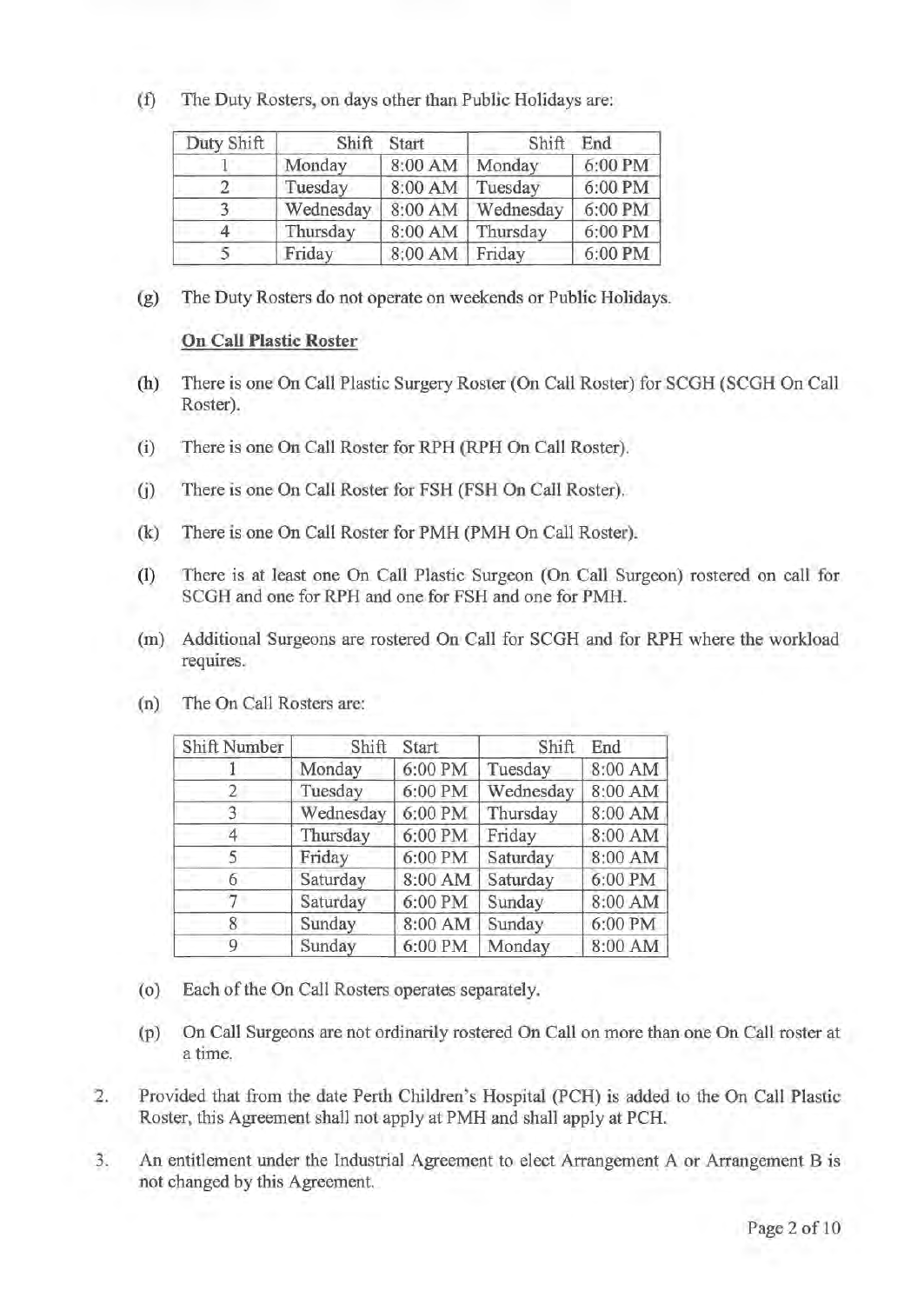- 4. Unless otherwise prescribed herein an entitlement to all professional development, professional expenses, private practice income and private practice cost allowances payable under the Industrial Agreement is not changed by this Agreement.
- 5. Clause 22. Hours of the Industrial Agreement provides:
	- *(1) Practitioners are engaged on a no-fixed hours basis consistent with professional practice and are rostered accordingly.*
	- *(2) (a) The ordinary full time professional commitment is an average of 40 hours per week and shall be rostered in accordance with health service needs and may be rostered over less than five days per week.*
- 6. Clause 23. Sessional Practitioners of the Industrial Agreement provides:
	- *(1) Sessional Practitioners are part-time practitioners appointed for a specified number of sessions per week and are rostered accordingly.*
	- *(2) (a) One session is equal to one tenth of a full-time professional commitment and can be a continuous working period or be made up of any combination of part sessions.*
	- 7. This Agreement provides for the professional commitment of:
		- (i) Sessional Practitioners to be acquitted as a combination of a number of rostered 10 hour fixed shifts as Duty Surgeon and a number of ordinary no fixed hours sessions.
		- (ii) Full-time and Part-time Practitioners to be acquitted as a combination of rostered 10 hour fixed shifts as Duty Surgeon and a balance of ordinary no fixed hours.
- 8. A Practitioners' professional commitment includes elective, outpatients, pre operative, teaching and non-clinical sessions.
	- 9. This Agreement does not replace the Industrial Agreement but to the extent of any inconsistency this Agreement overrides the Industrial Agreement.
	- 10. For the purposes of Clause 29 Private Practice Arrangement B of the Industrial Agreement, and without prejudice to any future Agreements 100% of private practice earnings shall be retained by the Practitioner for the life of this Agreement.
	- 11. The Employer has determined, for the purposes of Clause 29 Private Practice Arrangement B of the Industrial Agreement and without prejudice to any future determination which may or may not be recorded in an agreement that replaces this Agreement, that the prescribed facilities charge will be nil for the life of this Agreement.
	- 12. This Agreement commences on the date it is signed by the parties and the Agreement remains in force whilst the Industrial Agreement continues to apply, provided that nothing shall prevent the parties agreeing in writing to amend or replace this Agreement during the life of the Industrial Agreement.
	- 13. An election to participate in both the Duty Roster and the On Call Roster can be made at any time during the life of this Agreement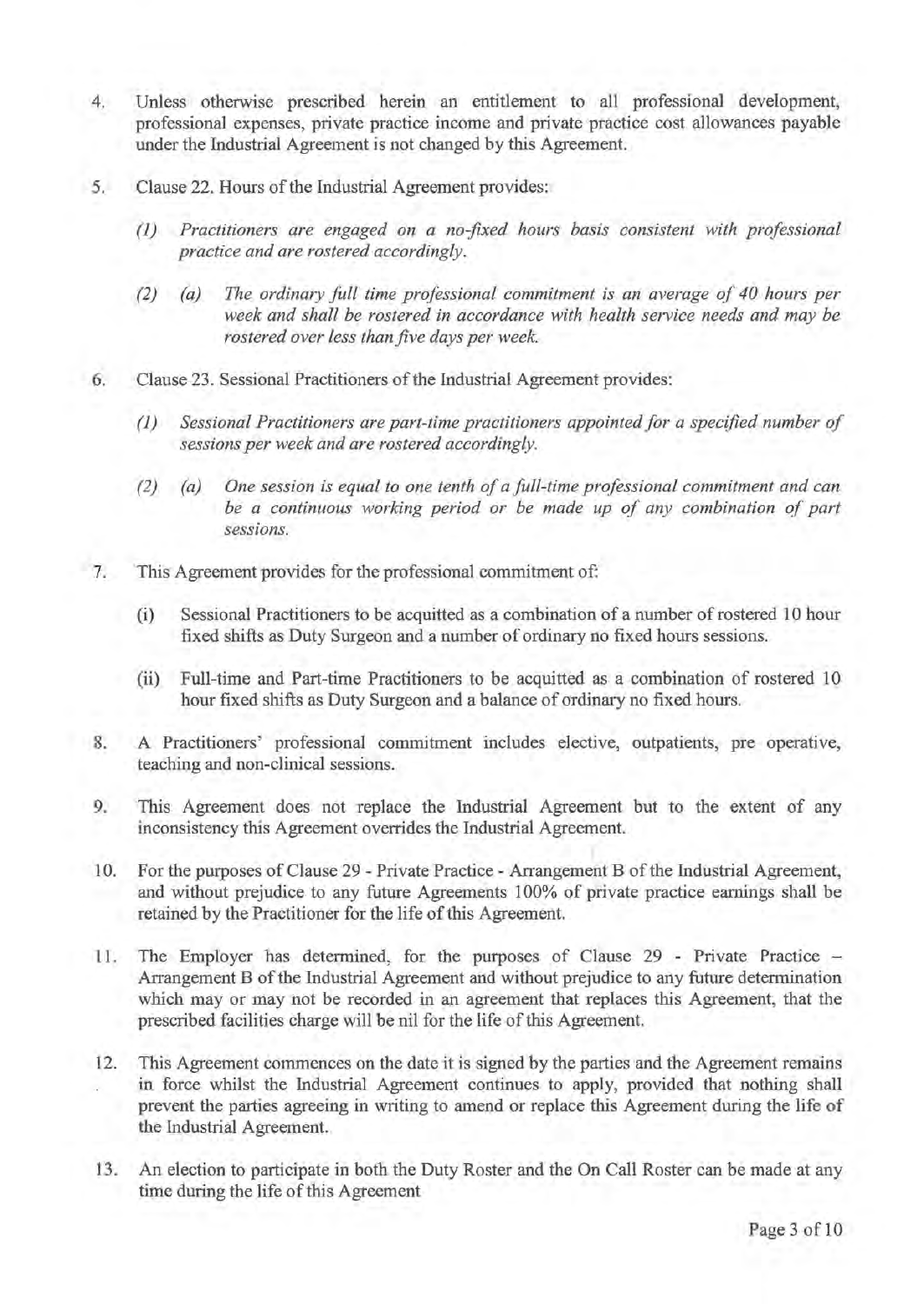14. An election to participate in both the Duty Roster and the On Call Roster may not be withdrawn during the life of this Agreement.

# **Application to PMH**

- 15. Notwithstanding any other provision of this Agreement, whilst there remains no Duty Roster for PMH, any obligation or entitlement under this Agreement pertaining to Duty Rosters for PMH shall not apply.
- 16. Notwithstanding any other provision of this Agreement, where the Industrial Agreement provides that an entitlement to Shift, Weekend and Public Holiday Penalties or other penalty rate is calculated on the basis of a proportion of salary the reference salary rate shall remain the salary prescribed in the Industrial Agreement.
- 17. The Head of Department and each full-time Plastic Surgeon will agree in writing on:
	- (i) the number and pattern of Duty Surgeon shifts to be worked; and
	- (ii) the number and pattern of On-Call Shifts to be worked.
- 18. The Head of Department and each sessional Plastic Surgeon will agree in writing on:
	- (i) (a) the number and pattern of ordinary sessions and the number and pattern of Duty Surgeon shifts to be worked;
		- (b) the number and pattern of On-Call Shifts to be worked; and
		- ( c) the number and the pattern of ordinary sessions to be worked if this Agreement ceases to apply.
	- (ii) The number of contracted sessions for which a sessional Practitioner is engaged, immediately prior to the commencement of this Agreement does not limit what may be agreed for the purposes of this Clause.
	- (iii) Unless there is agreement to the contrary the number of ordinary sessions to be worked if this Agreement ceases to apply is the number of sessions for which the Practitioner was engaged immediately prior to the commencement of this Agreement.
- 19. Hours worked under this Agreement shall count for all purposes for leave accrued pursuant to Clause 23 - Sessional Practitioners subclause (8) of the Industrial Agreement in perpetuity.
- 20. When a Practitioner proceeds on any form of leave on a day that the Practitioner would otherwise have been rostered to work as a Duty Surgeon, the Practitioner shall be paid as if the Practitioner had worked that day.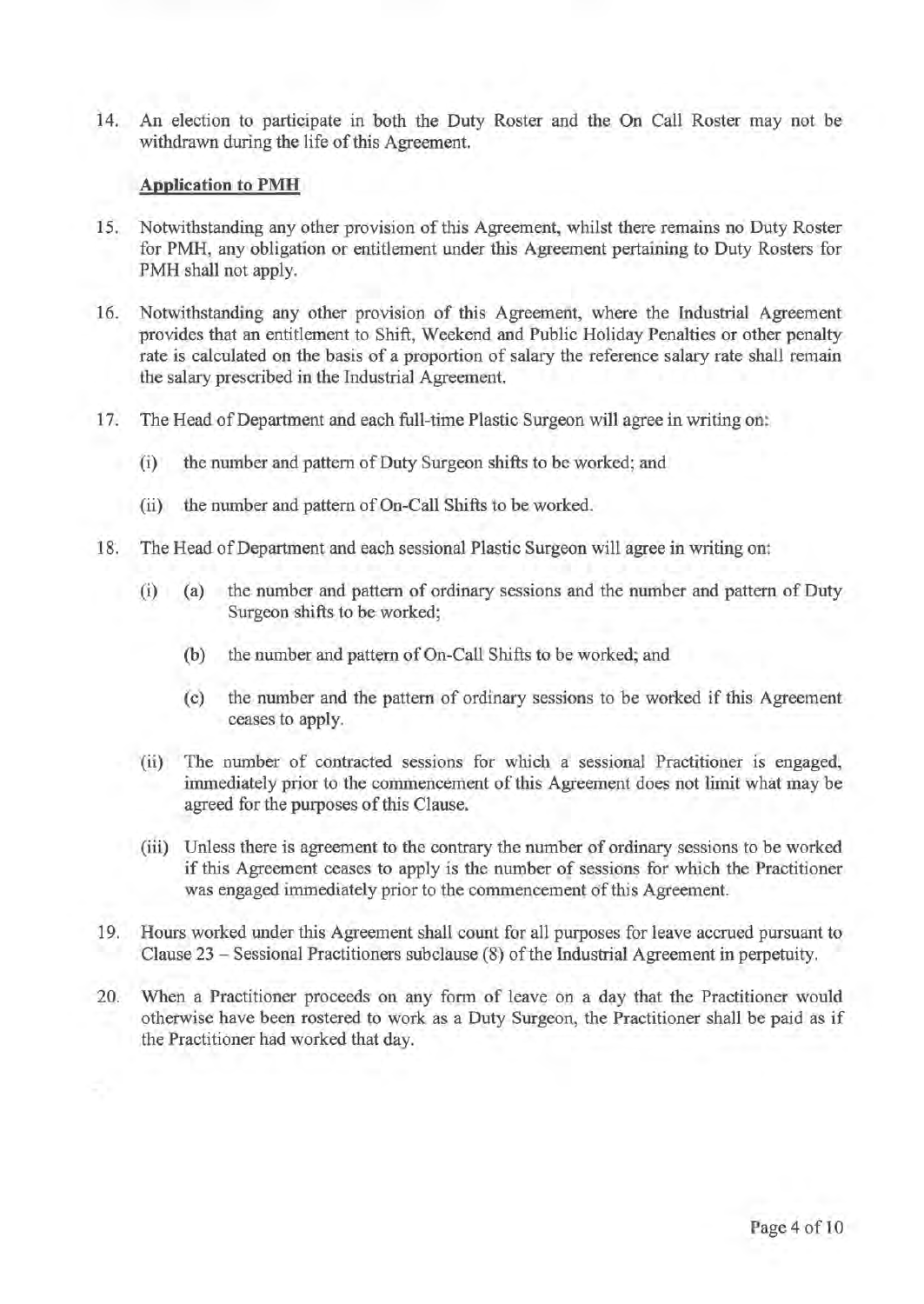# **Sessional Plastic Surgeon**

| Relevant<br>Experience | On and from<br>1-Oct-2016 | On and from<br>1-Oct-2017 | On and from<br>1-Oct-2018 |
|------------------------|---------------------------|---------------------------|---------------------------|
| Year 1                 | \$669                     | \$679                     | \$690                     |
| Year 2                 | \$688                     | \$698                     | \$708                     |
| Year <sub>3</sub>      | \$706                     | \$716                     | \$727                     |
| Year 4                 | \$726                     | \$737                     | \$748                     |
| Year 5                 | \$746                     | \$758                     | \$769                     |
| Year 6                 | \$768                     | \$779                     | \$791                     |
| Year 7                 | \$790                     | \$802                     | \$814                     |
| Year <sub>8</sub>      | \$812                     | \$825                     | \$837                     |
| Year 9                 | \$838                     | \$850                     | \$863                     |

21. The sessional rate for a Plastic Surgeon under Arrangement A is:

22. The sessional rate for an Plastic Surgeon under Arrangement Bis:

| Relevant<br>Experience | On and from<br>1-Oct-2016 | On and from<br>1-Oct-2017 | On and from<br>1-Oct-2018 |
|------------------------|---------------------------|---------------------------|---------------------------|
| Year 1                 | \$465                     | \$472                     | \$479                     |
| Year <sub>2</sub>      | \$483                     | \$490                     | \$498                     |
| Year 3                 | \$501                     | \$509                     | \$517                     |
| Year <sub>4</sub>      | \$522                     | \$530                     | \$537                     |
| Year 5                 | \$542                     | \$550                     | \$558                     |
| Year 6                 | \$563                     | \$572                     | \$580                     |
| Year 7                 | \$586                     | \$594                     | \$603                     |
| Year <sub>8</sub>      | \$608                     | \$617                     | \$626                     |
| Year 9                 | \$633                     | \$643                     | \$653                     |

23. In addition to the sessional rate prescribed herein, applicable allowances are paid at the rates prescribed in the Industrial Agreement.

# **Full Time - Plastic Surgeon**

24. The annual base salary of a Full-Time Plastic Surgeon engaged under Arrangement A is:

| Relevant          | On and from | On and from | On and from |
|-------------------|-------------|-------------|-------------|
| Experience        | 1-Oct-2016  | 1-Oct-2017  | 1-Oct-2018  |
| Year 1            | \$305,916   | \$310,504   | \$315,162   |
| Year <sub>2</sub> | \$314,969   | \$319,693   | \$324.489   |
| Year 3            | \$325,314   | \$330,193   | \$335,146   |
| Year <sub>4</sub> | \$337,080   | \$342,135   | \$347,268   |
| Year 5            | \$347,299   | \$352,507   | \$357,796   |
| Year 6            | \$360,231   | \$365,634   | \$371,119   |
| Year 7            | \$371,869   | \$377,446   | \$383,108   |
| Year 8            | \$384,803   | \$390,574   | \$396,433   |
| Year 9            | \$399.028   | \$405,013   | \$411,089   |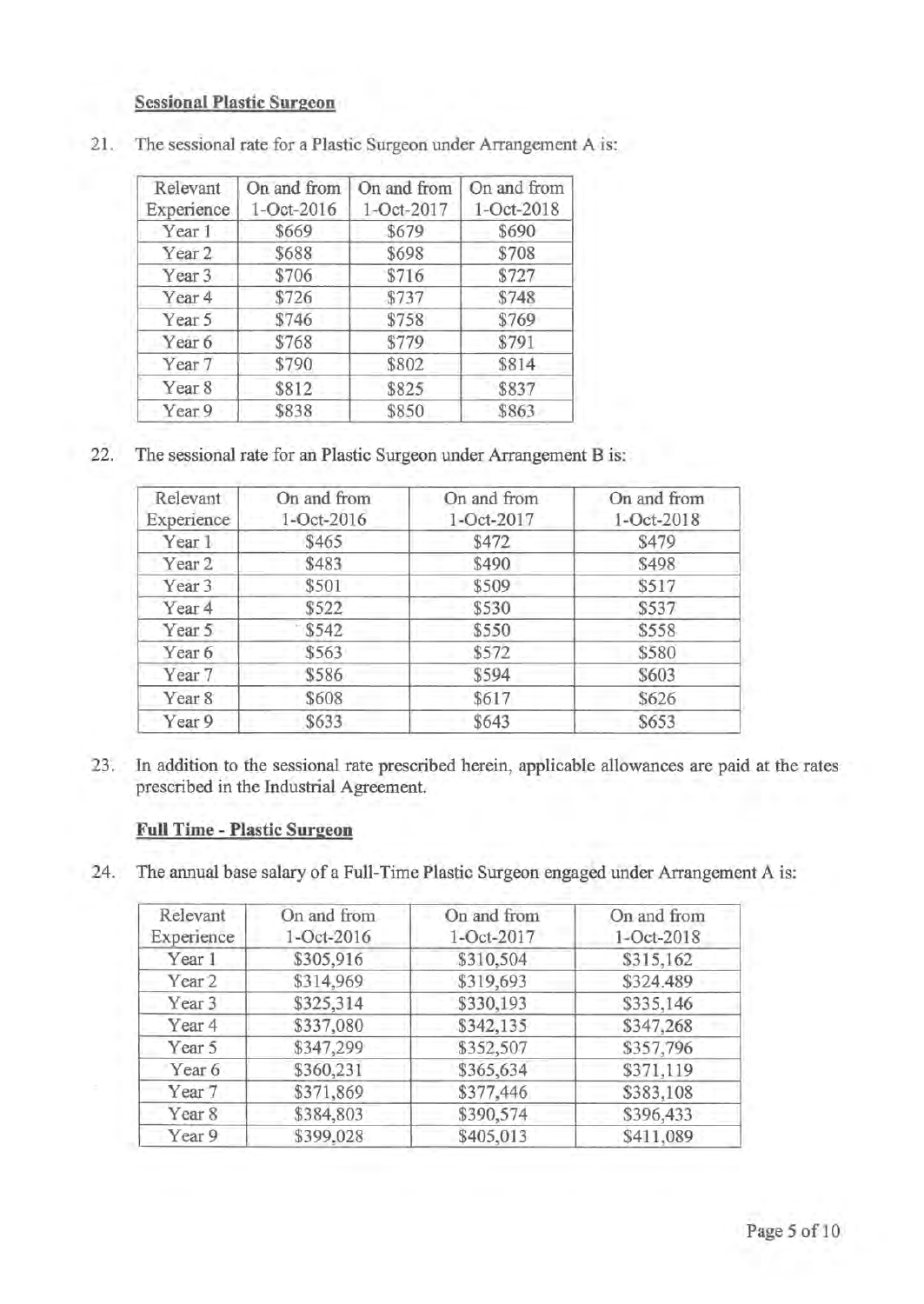| Relevant          | On and from | On and from | On and from |
|-------------------|-------------|-------------|-------------|
| Experience        | 1-Oct-2016  | 1-Oct-2017  | 1-Oct-2018  |
| Year 1            | \$199,278   | \$202,267   | \$205,301   |
| Year <sub>2</sub> | \$208,331   | \$211,456   | \$214,628   |
| Year 3            | \$218,676   | \$221,956   | \$225,285   |
| Year <sub>4</sub> | \$230,442   | \$233,898   | \$237,407   |
| Year 5            | \$240,661   | \$244,270   | \$247,935   |
| Year 6            | \$253,593   | \$257,397   | \$261,258   |
| Year 7            | \$265,231   | \$269,209   | \$273,247   |
| Year 8            | \$278,165   | \$282,337   | \$286,572   |
| Year 9            | \$292,390   | \$296,776   | \$301,228   |

25. The annual base salary of a Full-Time Plastic Surgeon under Arrangement Bis:

- 26. In addition to the annual full-time base salary prescribed herein, applicable allowances are paid, at the rates prescribed in the Industrial Agreement.
- 27. Part-time practitioners will receive the above rates on a pro rata basis.

### **PART 2: DUTY PLASTIC SURGEON: ROSTER**

- 28. Duty Surgeons are paid the following daily shift rate for each rostered Monday to Friday day shift worked as a Duty Surgeon. Where under:
	- Relevant | On and from | On and from | On and from Experience 1-0ct-2016 1-0ct-2017 1-0ct-2018 Year 1 \$2,229 \$2,262 \$2,296 Year 2 \$2,283 \$2,317 \$2,352 Year 3 \$2,338 \$2,373 \$2,408 Year 4 \ \$2,395 \ \$2,431 \ \$2,468 Year 5 \$2,456 \$2,493 \$2,531 Year 6 \$2,520 \$2,558 \$2,596 Year 7 \$2,585 \$2,624 \$2,663 Year 8 \$2,653 \$2,693 \$2,733 Year 9 \$2,724 \$2,765 \$2,807
	- (i) Arrangement A:

(ii) Arrangement B:

| Relevant          | On and from | On and from | On and from |
|-------------------|-------------|-------------|-------------|
| Experience        | 1-Oct-2016  | 1-Oct-2017  | 1-Oct-2018  |
| Year 1            | \$1,717     | \$1,743     | \$1,769     |
| Year <sub>2</sub> | \$1,772     | \$1,799     | \$1,826     |
| Year <sub>3</sub> | \$1,826     | \$1,853     | \$1,881     |
| Year <sub>4</sub> | \$1,884     | \$1,912     | \$1,941     |
| Year 5            | \$1,945     | \$1,974     | \$2,004     |
| Year 6            | \$2,010     | \$2,040     | \$2,070     |
| Year 7            | \$2,074     | \$2,105     | \$2,136     |
| Year 8            | \$2,142     | \$2,174     | \$2,206     |
| Year 9            | \$2,213     | \$2,246     | \$2,280     |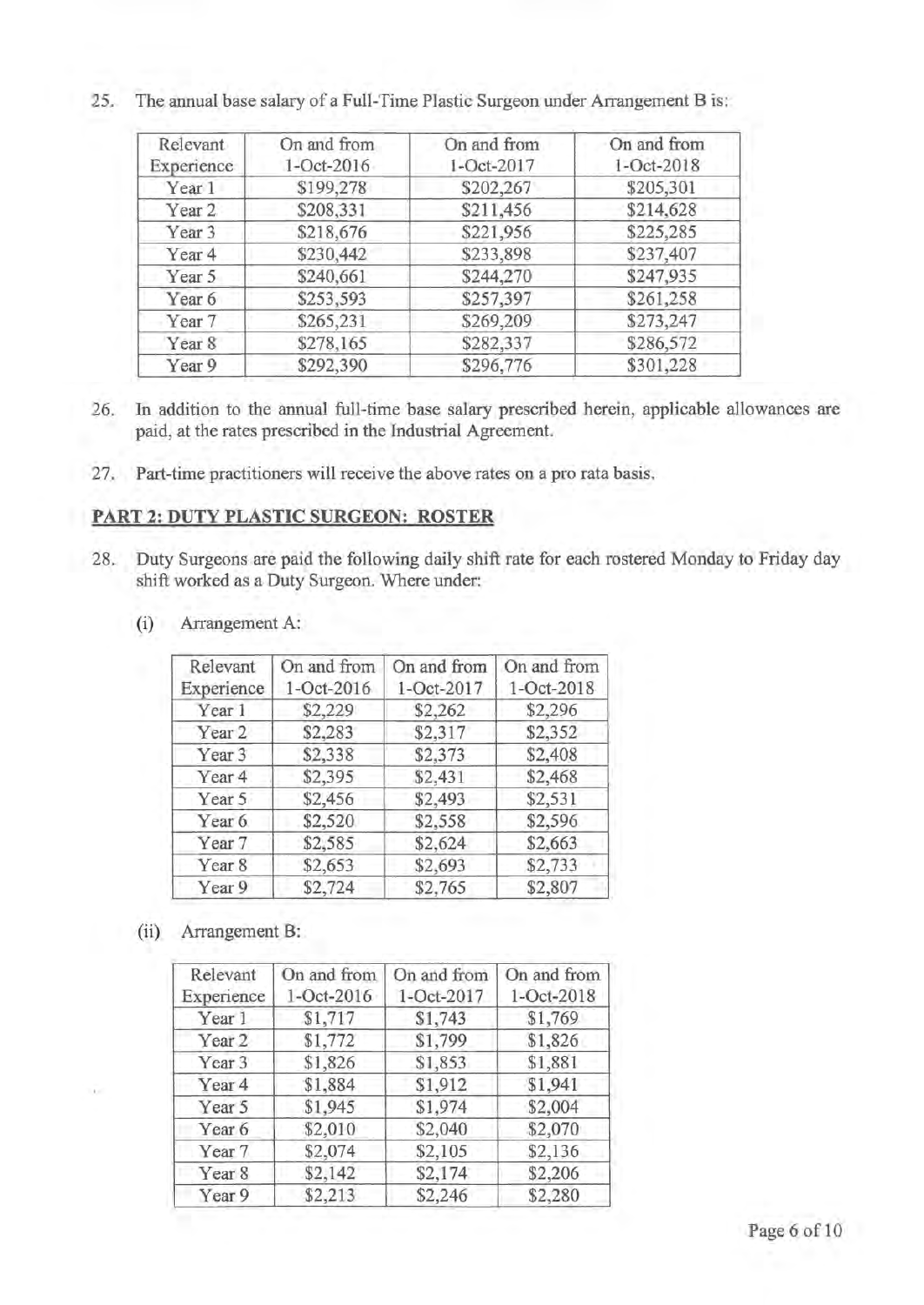- 29. The Daily Shift Rates includes amounts in substitution for applicable professional development, professional expenses, private practice income and private practice cost allowances otherwise payable under the Industrial Agreement.
- 30. A Sessional Duty Surgeon who agrees to work an extra unrostered Duty Shift at short notice to cover the absence of the Duty Surgeon rostered on will be paid 150% of the daily rate for the shift worked or such other arrangements as agreed in writing.
- 31. A full-time Duty Surgeon who works extra Duty Shifts to that which would have normally been rostered in a fortnight will be paid at the prescribed rate for each additional Duty Shift worked and will accrue ten hours of annual leave for each additional duty shift worked. This is in addition to any other annual leave accrued in accordance with Clause 34 - Annual Leave of the Industrial Agreement.

# **PART 3: PLASTIC SURGEON: ON CALL ROSTER**

32. The On Call Payment of one flat rate per On Call shift of 10 or 14 hours, on other than a Public Holiday, will be:

| On and from    | On and from | On and from      |
|----------------|-------------|------------------|
| $1 - Oct-2016$ | 1-Oct-2017  | $1 - Oct - 2018$ |
| \$824          | \$837       | \$849            |

33. The On Call Payment of one flat rate per On Call shift of 10 or 14 hours on a Public Holiday will be:

| On and from    | On and from | On and from    |
|----------------|-------------|----------------|
| $1 - Oct-2016$ | 1-Oct-2017  | $1 - Oct-2018$ |
| \$1,237        | \$1,256     | \$1,275        |

34. A practitioner rostered on call, who is called back to the hospital is paid (in addition to the prescribed Flat Rate On Call payment) the same prescribed flat rate allowance for each call back. If one attendance at the hospital is for a continuous period of more than 4 hours then an additional flat rate allowance is paid. If that attendance continues then payments are made for each subsequent 4 hour period of attendance as illustrated below:

| <b>Continuous Period of Attendance</b> | Total<br>Ordinary<br>Call-<br>Back<br>Payment | Total<br>Sunday<br>Call-<br>Back<br>Payment | Total<br>After<br>Midnight<br>Call-<br><b>Back</b><br>Payment | Total<br>Public<br>Holiday<br>Call-<br>Back<br>Payment |
|----------------------------------------|-----------------------------------------------|---------------------------------------------|---------------------------------------------------------------|--------------------------------------------------------|
|                                        | On and from 1 Oct 2016                        |                                             |                                                               |                                                        |
| up to 4 hours                          | \$824                                         | \$939                                       | \$1,072                                                       | \$1,237                                                |
| more than 4 hours and up to 8 hours    | \$1,649                                       | \$1,877                                     | \$2,144                                                       | \$2,475                                                |
| more than 8 hours and up to 12 hours   | \$2,475                                       | \$2,816                                     | \$3,216                                                       | \$3,711                                                |
| more than 12 hours and up to 16 hours  | \$3,300                                       | \$3,754                                     | \$4,288                                                       | \$4,948                                                |
|                                        |                                               |                                             | On and from 1 Oct 2017                                        |                                                        |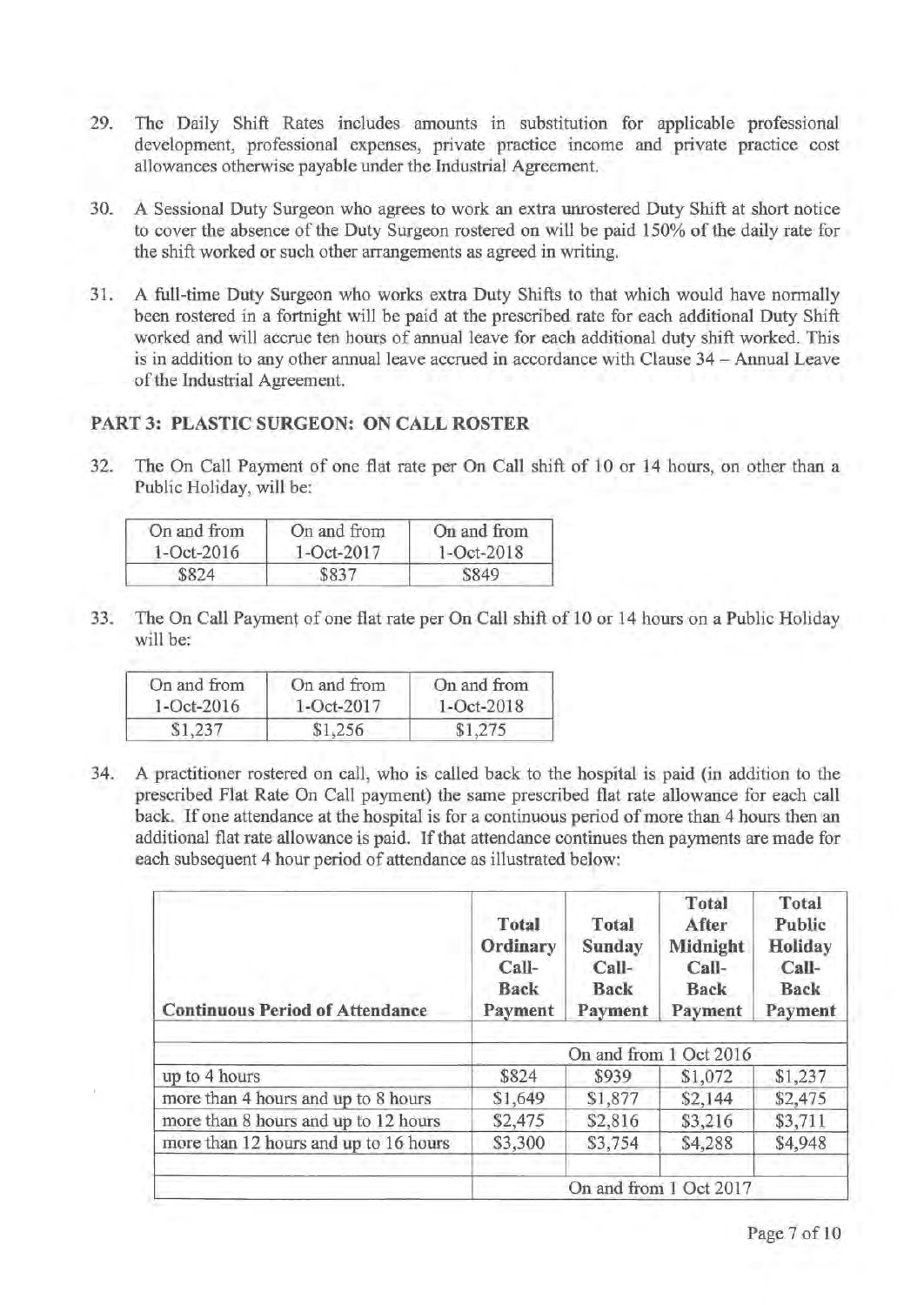| \$837   | \$953   | \$1,088 | \$1,256                |
|---------|---------|---------|------------------------|
| \$1,674 | \$1,905 | \$2,176 | \$2,512                |
| \$2,512 | \$2,858 | \$3,264 | \$3,767                |
| \$3,349 | \$3,811 | \$4,353 | \$5,022                |
|         |         |         |                        |
| \$849   | \$967   | \$1,104 | \$1,275                |
| \$1,699 | \$1,933 | \$2,208 | \$2,549                |
| \$2,549 | \$2,901 | \$3,313 | \$3,823                |
| \$3,400 | \$3,868 | \$4,418 | \$5,098                |
|         |         |         | On and from 1 Oct 2018 |

- 35. The flat rate On Call and Call Back allowances are paid in substitution for all On Call and Call Back allowances and for Shift, Weekend or Public Holiday Penalties which might otherwise be payable under the Industrial Agreement for the Practitioners' rostered periods under this Agreement.
- 36. In extenuating circumstances, with the agreement of the On Call Surgeon, short term cover may be provided on an ad hoc basis by the surgeon across more than one on call roster. The Practitioner will be paid at the rate of 150% of the relevant rate. Payment for Call Backs at other than the Practitioners usual hospital shall commence from the time the Practitioner embarks on the journey to work.

# **PART 4: DUTY SURGEON - SERVICE COMMITMENTS**

- 3 7. Duty Roster cover will be rostered by the Head of Department. The roster will be developed in consultation with staff and consistent with the parameters agreed as per Clause 16 and 17 of this Agreement. Duty Roster cover will be exclusive on site presence during the rostered period as a Duty Roster at the rostering hospital (8am to 6pm). When so rostered Duty Surgeons will:
	- (i) Withdraw from any other commitments in the public or private sector whilst providing Duty Cover.
	- (ii) Attend the hospital as rostered (8am to 6pm), and as Consultant oversee or manage the care of Plastic surgical emergency patients awaiting review, referral, definitive management, treatment and surgery. Supervise and conduct a ward round of all Plastic surgical emergency patients requiring review within the hospital during the period rostered as the duty surgeon (Sam to 6pm).
	- (iii) Where practicable, take responsibility for the management of all Plastic surgical Emergency patients admitted during the rostered period as the Duty Surgeon whether coming in during the period rostered, or having being admitted previously, and those referred by another unit, requiring emergency management or surgery during that period.
	- (iv) Where practicable take to theatre all Plastic surgical emergency cases which are ready for, or deemed necessary for surgery during the period, and oversee (including where required calling in another surgeon), or perform these operations during that period, on site.
	- (v) Supervise on site the running of the Plastic surgery lists at the hospital.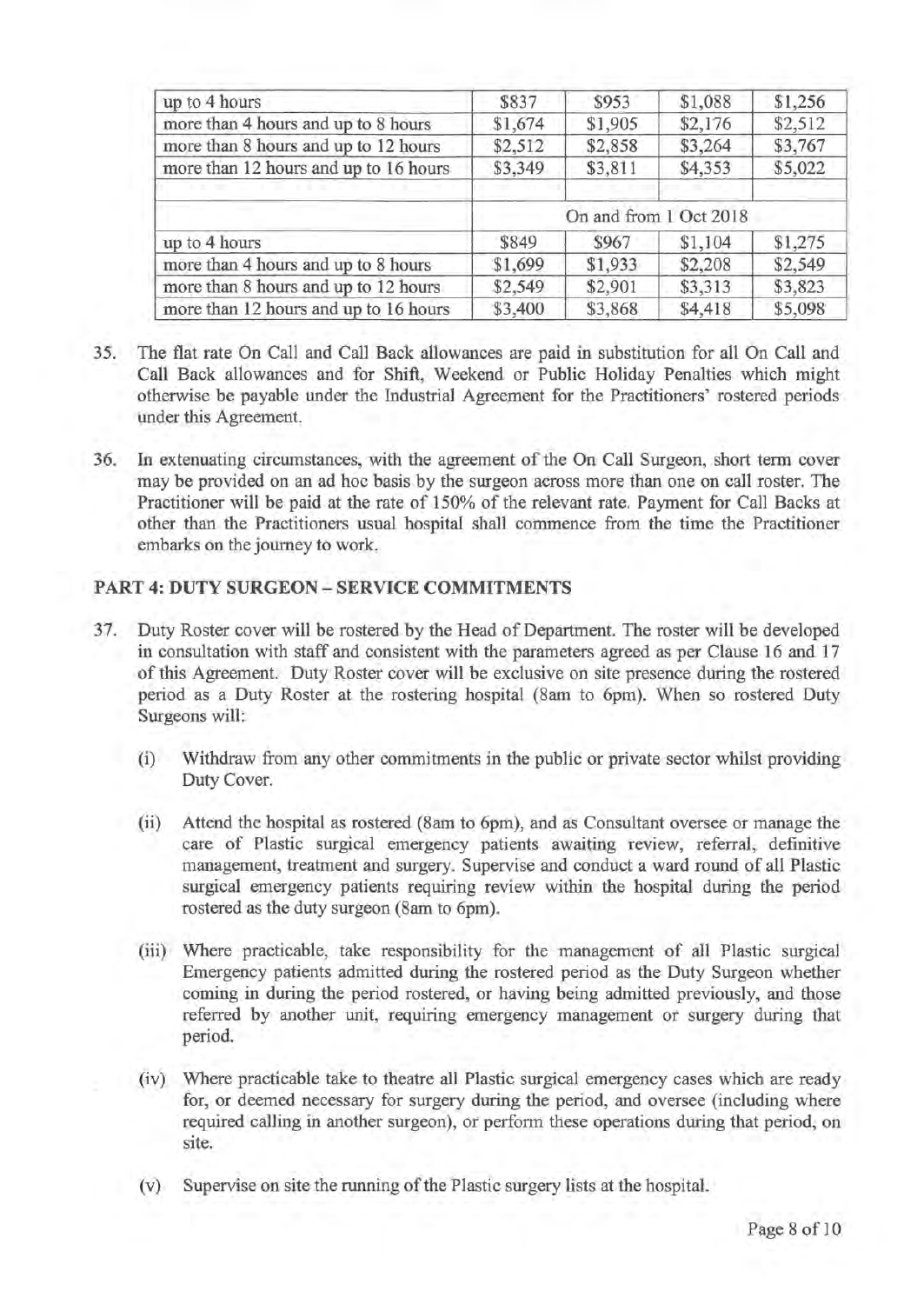- (vi) Provide a handover of Plastic surgical patients requiring emergency care, or concern, as appropriate to the next shift consultant at the end of the duty surgeon shift.
- (vii) Review Plastic surgical referrals that may occur on the day in a timely fashion, give a written or oral opinion, or take over care from the referring unit where appropriate.
- (viii) Take over care of any patient that falls within the Plastic Surgeon's area of surgical expertise as agreed with the referring team.
- 38. Where the Head of Department is satisfied that a Duty Surgeon must leave the hospital in order to personally attend to a clinical emergency at another facility, (i.e. where there is a clear and present danger of loss of life or limb) the Head of Department will release the Duty Surgeon from duty for the period reasonably required to attend to the emergency.

# **PART 5: ON-CALL SURGEON - SERVICE COMMITMENTS**

- 39. On Call roster cover will be rostered by the Head of Department. The roster will be developed in consultation with staff and consistent with the parameters agreed as per Clause 16 and 17 of this Agreement. When so rostered On Call Surgeons will:
	- (i) Withdraw from any other On Call or availability arrangements in the public sector subject to Clause 33 and in the private sector whilst providing On Call Roster cover.
	- (ii) Attend as appropriate the hospital when recalled by a Registrar or Consultant at the hospital.
	- (iii) Take responsibility for the management of all Plastic Surgery cases whether coming in during the period On Call, or having being admitted previously and those referred by another unit, requiring management or surgery during the that period.
	- (iv) Where practicable, take to theatre all Plastic Surgery cases which are ready for, or deemed necessary for surgery during that period and oversee including where required calling in another Surgeon, or perform these operations during that period.
	- (v) When rostered On Call on a weekend, the Practitioner will conduct a daily ward round of all Plastic, Elective and Referred (unless another Surgeon specifically stipulates they will review their own elective patients over the weekend) Plastic Surgery patients at the hospital needing clinical review, management, treatment and surgery by the On Call Surgeon.
- 40. Routine weekend ward rounds will be paid as a Call Back.
- 41. The service obligations on public holidays are the same as those for weekends.

# **PART 6: EMPLOYER OBLIGATIONS**

- 42. Clause 31 Staffing of the Industrial Agreement provides:
	- (1) Practitioner staffing levels shall be determined by the Employer, having regard to contemporary benchmarking and best practice parameters.
	- (2) Where a practitioner: